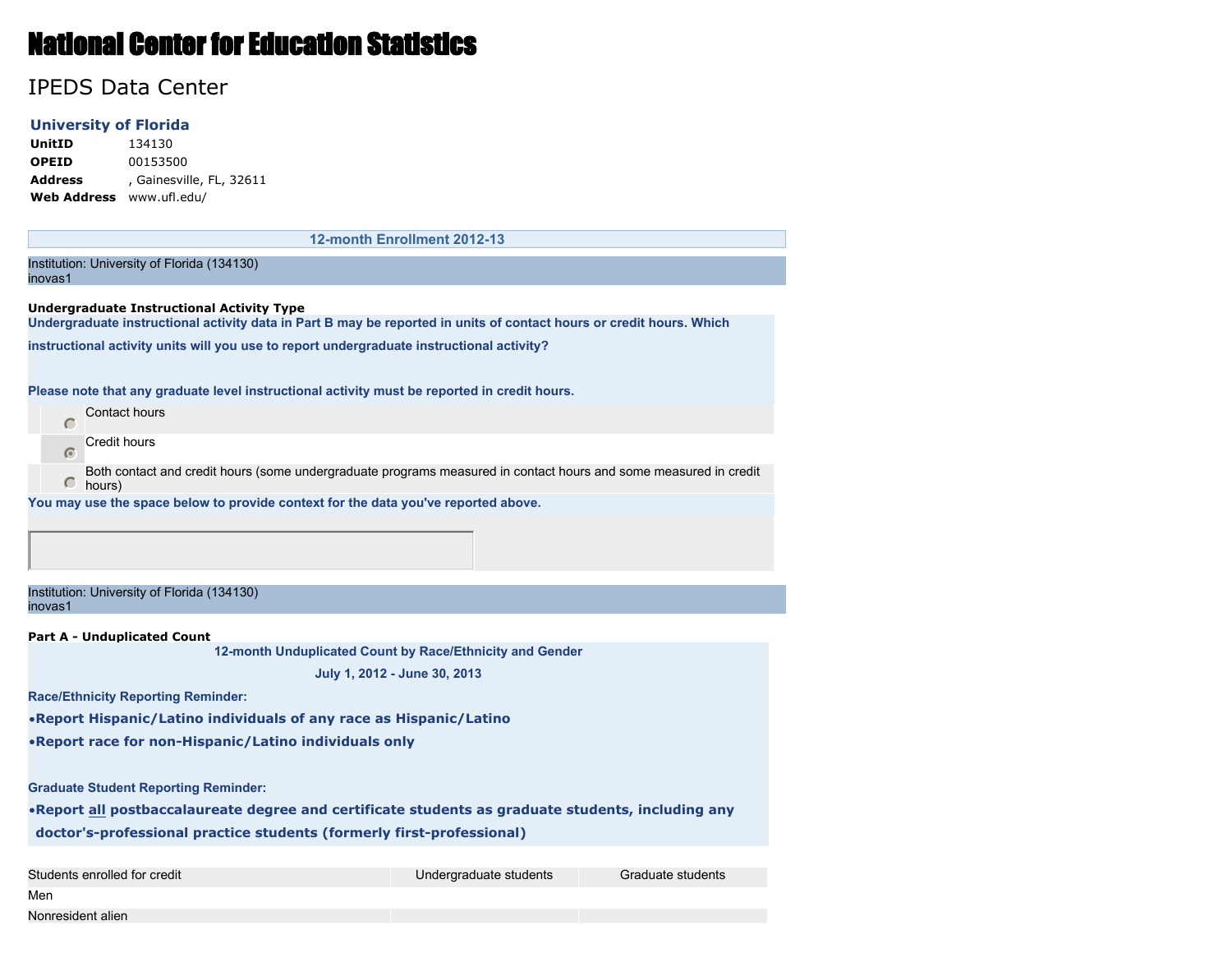| 270   |                                                                                             | 2,818                                |                                                                                                      |
|-------|---------------------------------------------------------------------------------------------|--------------------------------------|------------------------------------------------------------------------------------------------------|
|       |                                                                                             |                                      |                                                                                                      |
|       |                                                                                             |                                      |                                                                                                      |
|       |                                                                                             |                                      |                                                                                                      |
|       |                                                                                             |                                      |                                                                                                      |
|       |                                                                                             |                                      |                                                                                                      |
|       |                                                                                             |                                      |                                                                                                      |
| 75    |                                                                                             | 10                                   |                                                                                                      |
| 9,805 |                                                                                             |                                      |                                                                                                      |
|       |                                                                                             |                                      |                                                                                                      |
|       |                                                                                             |                                      |                                                                                                      |
|       |                                                                                             |                                      | 9,916                                                                                                |
|       | 16,288                                                                                      |                                      | 10,025                                                                                               |
|       |                                                                                             |                                      |                                                                                                      |
| 259   |                                                                                             |                                      |                                                                                                      |
|       |                                                                                             |                                      |                                                                                                      |
|       |                                                                                             |                                      |                                                                                                      |
|       |                                                                                             |                                      |                                                                                                      |
|       |                                                                                             |                                      |                                                                                                      |
| 1,883 |                                                                                             | 675                                  |                                                                                                      |
| 130   |                                                                                             | 17                                   |                                                                                                      |
|       |                                                                                             |                                      |                                                                                                      |
|       |                                                                                             |                                      |                                                                                                      |
|       |                                                                                             |                                      |                                                                                                      |
|       |                                                                                             |                                      | 10,831                                                                                               |
|       |                                                                                             |                                      | 10,750                                                                                               |
|       |                                                                                             |                                      | 20,747                                                                                               |
|       |                                                                                             |                                      |                                                                                                      |
|       | 35,908                                                                                      |                                      | 20,775                                                                                               |
|       | 32,776                                                                                      |                                      | 17,137                                                                                               |
|       | 2,863<br>50<br>1,331<br>1,041<br>371<br>485<br>3,728<br>65<br>1,409<br>11,089<br>523<br>518 | 16,291<br>19,604<br>19,620<br>35,895 | 773<br>30<br>597<br>368<br>4,798<br>87<br>435<br>1,837<br>1,005<br>42<br>729<br>6,055<br> 111<br>360 |

Institution: University of Florida (134130) inovas1

**Part B - Instructional Activity**

**12-month Instructional Activity**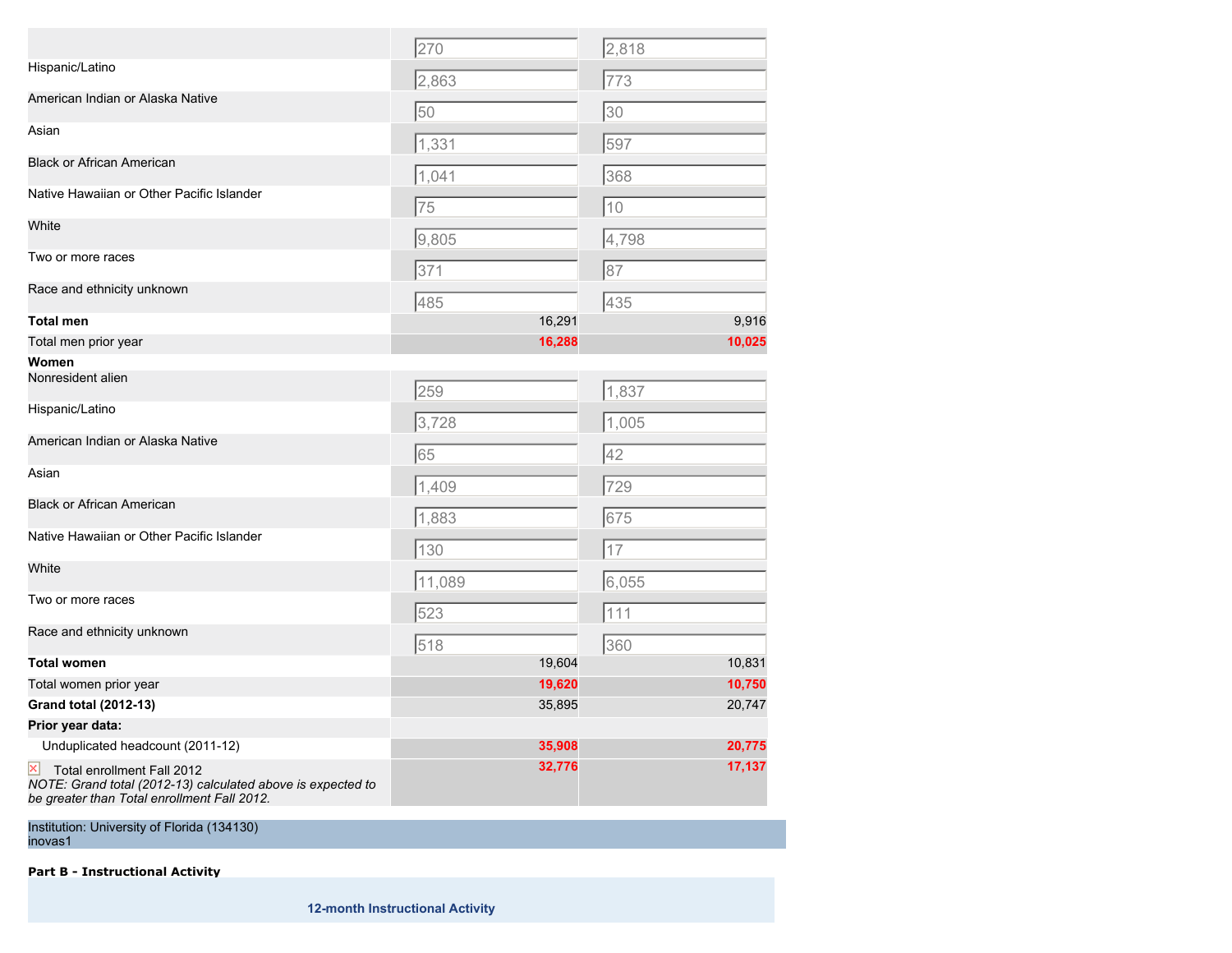**Instructional Activity Reporting Reminder:**

•**Instructional activity is used to calculate an IPEDS FTE based on the institution's reported calendar system.**

•**Graduate credit hour activity should not include any doctor's–professional practice activity, the total of those students' FTE is entered separately instead.**

**FTE Reporting Reminder:**

•**Institutions need not report their own calculations of undergraduate or graduate FTE unless IPEDS**

**FTE calculations would be misleading for comparison purposes among all IPEDS reporting institutions.**

|                                                                                                                                                                            | 2012-13 total activity | Prior year<br>data |
|----------------------------------------------------------------------------------------------------------------------------------------------------------------------------|------------------------|--------------------|
| <b>Instructional Activity</b>                                                                                                                                              |                        |                    |
| Undergraduate level:                                                                                                                                                       |                        |                    |
| Credit hour activity                                                                                                                                                       | 964,178                | 967,721            |
| Graduate level:                                                                                                                                                            |                        |                    |
| Credit hour activity<br>(Do not include doctor's-professional practice instructional activity here; the total<br>FTE of those students should be entered separately below) | 269,240                | 269.421            |
| Full-Time Equivalent (FTE) of Students                                                                                                                                     |                        |                    |
| Doctor's-professional practice level:                                                                                                                                      |                        |                    |
| Doctor's-professional practice FTE student estimate                                                                                                                        | 4,200                  | 4,394              |
|                                                                                                                                                                            |                        |                    |
| Calendar system (as reported on the prior year IC Header survey component):                                                                                                |                        | <b>Semester</b>    |

If the IPEDS calculated FTE estimates below are not reasonable, **AND** you have reported the correct instructional activity hours above, enter your best FTE estimate in the "Institution reported FTE" column below and save the page. This option should be used **ONLY** if the calculated estimate is not reasonable for your institution and IPEDS comparisons.

Please provide your best estimate of undergraduate and graduate FTE for the 12-month reporting period **only if the calculated FTE estimate below is not reasonable for IPEDS comparision purposes**:

|                                                                                   | Calculated FTE | Institution reported | Prior year FTE |
|-----------------------------------------------------------------------------------|----------------|----------------------|----------------|
|                                                                                   | 2012-13        | FTE 2012-13          | 2011-12        |
| Undergraduate student FTE                                                         | 32.139         | 32,139               | 32,257         |
| Graduate student FTE<br>(excluding doctor's-professional practice student<br>FTE) | 11.218         | 11,218               | 11,226         |
| Doctor's-professional practice student FTE                                        |                | 4.200                | 4,394          |
| Total FTE student enrollment                                                      |                | 47.557               | 47,877         |

Institution: University of Florida (134130) include the control of the control of the control of the control of the control of the control of the control of the control of the control of the control of the control of the c

**Summary screen**

**12-Month Enrollment Component Summary**